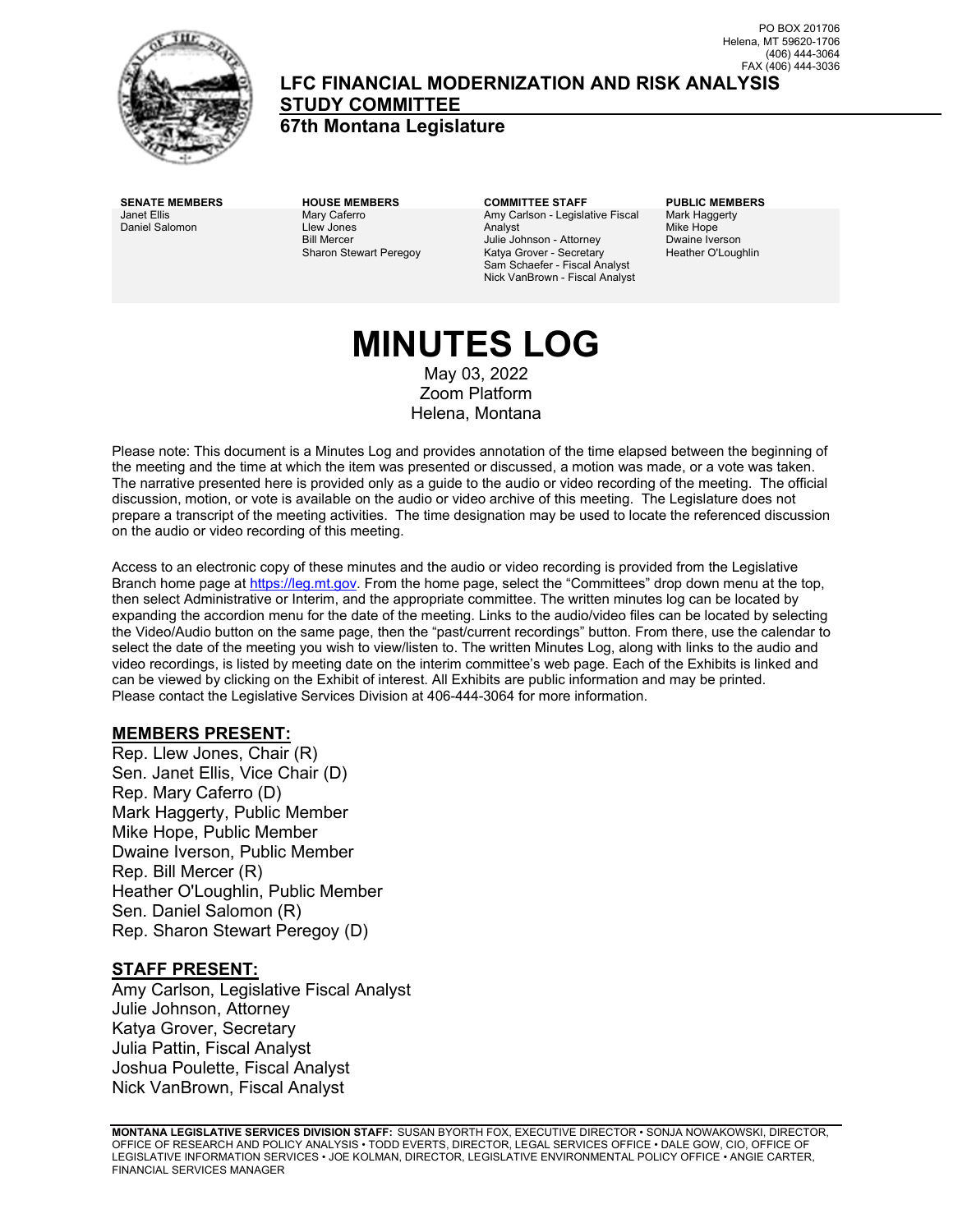#### **AGENDA [\(Attachment 1\)](http://legmt.gov/)**

## **CALL TO ORDER/ROLL CALL**<br>08:35:30 Rep Llew Jones-

Rep. Llew Jones-R called the meeting to order at 8:35 AM and explained the general structure of the meeting. The committee secretary took roll.

# **HEALTHCARE PANELISTS**<br>08:36:30 Chair Jones or

- Chair Jones opened the panel presentation on healthcare section.
- 08:37:00 Mr. Hope joined the meeting.
- 08:37:10 Josh Poulette, Fiscal Analyst, LFD, introduced Marilyn Bartlett, Senior Policy Fellow, National Academy for State Health Policy.
- 08:38:16 Ms. Bartlett delivered presentation entitled "NASHP Hospital Cost Tool." **[\(Exhibit 1\)](https://leg.mt.gov/content/publications/fiscal/2023-Interim/May-2022/MARA-Bartlett.pdf)**
- 09:38:35 Chair Jones invited questions from the committee. There were none. Chair Jones announced the next panelist.
- 09:39:16 Mr. Poulette introduced Maureen Hensley-Quinn, Senior Program Director, National Academy for State Health Policy.
- 09:39:49 Ms. Hensley-Quinn delivered her presentation entitled "State Strategies for Health Cost Growth Containment." **[\(Exhibit 2\)](https://leg.mt.gov/content/publications/fiscal/2023-Interim/May-2022/MARA-Hensley-Quinn.pdf)**

#### **Committee Discussion**

- 10:13:53 Chair Jones invited questions from the committee.
- 10:14:06 Rep. Caferro asked Ms. Bartlett to elaborate on the definition for "government paid" and whether that includes taxpayer-funded insurance.
- 10:14:46 Ms. Bartlett addressed the question.
- 10:16:00 Rep. Caferro asked whether the public insurance was 50% as the payer source.
- 10:16:21 Ms. Bartlett addressed the question.
- 10:16:36 Rep. Caferro referred to an example used by Ms. Bartlett and asked whether, considering that public employees' insurance, at least in part, is paid for by taxpayers, that would put the taxpayer paid insurance over 50%.
- 10:17:21 Ms. Bartlett addressed the question.
- 10:17:38 Rep. Caferro asked to elaborate on the definition of "uncompensated care" and "charity care."
- 10:17:51 Ms. Bartlett addressed the question.
- 10:18:25 Rep. Caferro asked whether uncompensated care becomes charity care and if so, whether people end up being counted twice.
- 10:19:07 Ms. Bartlett addressed the question.
- 10:19:28 Rep. Caferro asked whether uncompensated care includes patients who get turned over to the collection agency as well as asked about bad debt and any money that might be recovered. Rep. Caferro also asked who defines what the charges are.
- 10:20:21 Ms. Bartlett addressed the question.
- 10:22:16 Sen. Ellis asked both panelists to elaborate where a policy maker could start looking deeper into the subject matter.
- 10:23:01 Ms. Hensley-Quinn addressed the question.
- 10:24:49 Ms. Bartlett elaborated further on the question.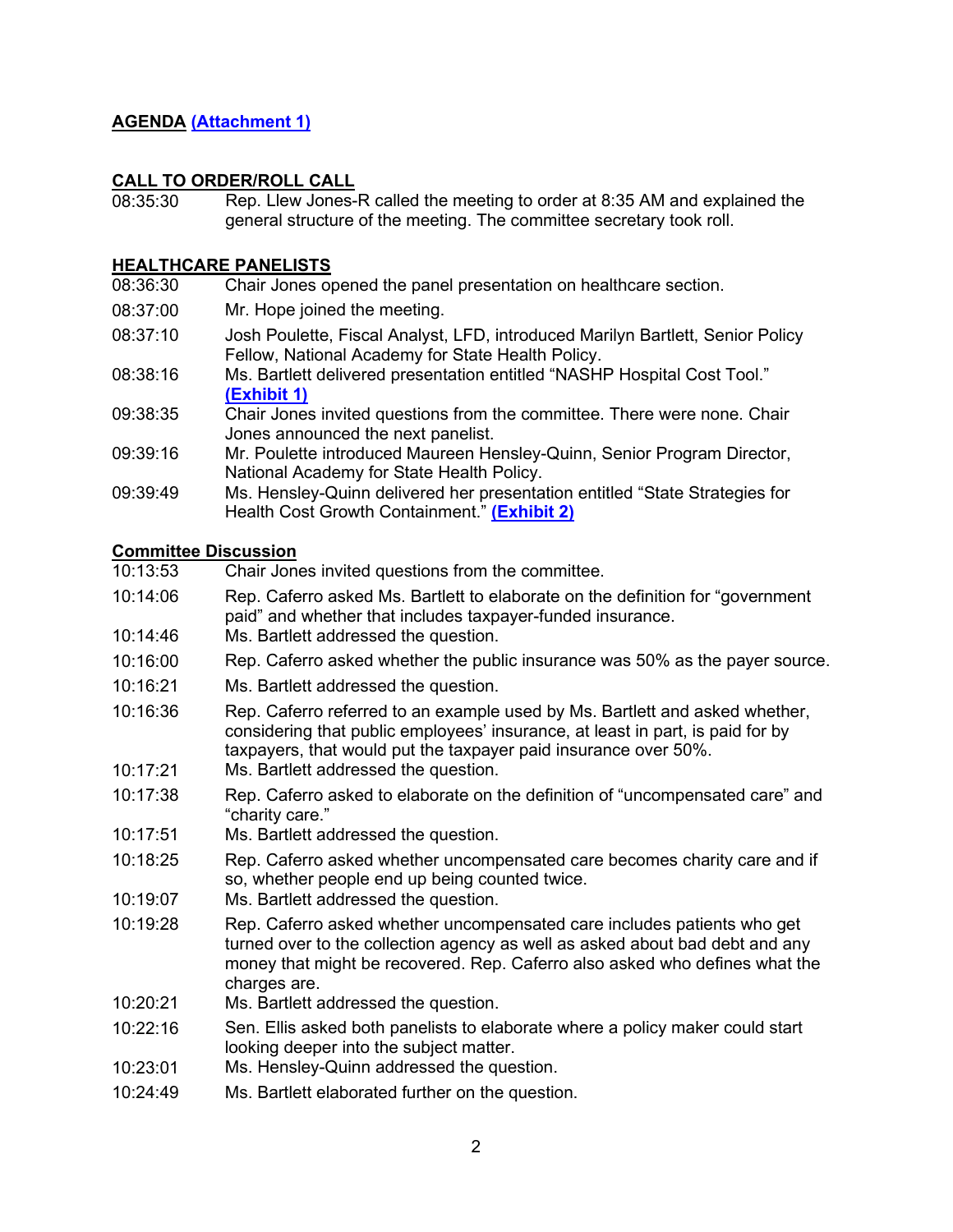| 10:26:53 | Rep. Mercer asked Ms. Hensley-Quinn to elaborate on the certificate in need<br>program, on its purpose and whether it has been utilized in other states.                                                                                                                                               |
|----------|--------------------------------------------------------------------------------------------------------------------------------------------------------------------------------------------------------------------------------------------------------------------------------------------------------|
| 10:28:23 | Ms. Hensley-Quinn addressed the question.                                                                                                                                                                                                                                                              |
| 10:32:13 | Rep. Mercer requested case studies that are functioning well be presented to<br>the committee.                                                                                                                                                                                                         |
| 10:32:15 | Rep. Stewart Peregoy joined the meeting.                                                                                                                                                                                                                                                               |
| 10:32:56 | Rep. Mercer asked Ms. Bartlett about the data that hospitals provide to the IRS<br>and about the data discussed in the panel presentation.                                                                                                                                                             |
| 10:33:27 | Ms. Bartlett addressed the question.                                                                                                                                                                                                                                                                   |
| 10:36:15 | Rep. Mercer asked whether NASHP would be willing to do the aforementioned<br>analysis for the State of Montana or whether Montana should be looking<br>elsewhere.                                                                                                                                      |
| 10:36:46 | Ms. Bartlett deferred to Ms. Hensley-Quinn.                                                                                                                                                                                                                                                            |
| 10:36:57 | Ms. Hensley-Quinn addressed the question.                                                                                                                                                                                                                                                              |
| 10:37:21 | Rep. Mercer confirmed that he would be interested in that analysis.                                                                                                                                                                                                                                    |
| 10:37:37 | Chair Jones provided a comment on charity care and on the uncompensated<br>care.                                                                                                                                                                                                                       |
| 10:39:00 | Mr. Iverson asked whether legislatures in other states have oversight over<br>mergers and acquisition and how the Montana Legislature can make the<br>oversight work.                                                                                                                                  |
| 10:39:56 | Ms. Hensley-Quinn addressed the question.                                                                                                                                                                                                                                                              |
| 10:42:06 | Mr. Iverson noted that that information would be helpful and requested that<br>information be provided to the committee.                                                                                                                                                                               |
| 10:42:38 | Sen. Ellis followed up on her earlier questions. Sen. Ellis noted that<br>transparency was a big issue and asked to elaborate on an earlier statement<br>made during the panel presentation indicating that the compliance was<br>mediocre.                                                            |
| 10:43:17 | Ms. Bartlett addressed the question.                                                                                                                                                                                                                                                                   |
| 10:44:49 | Ms. Hensley-Quinn elaborated further on the question.                                                                                                                                                                                                                                                  |
| 10:47:41 | Sen. Ellis referred to the report on the hospital transparency project during the<br>NASHP panel presentation and asked to elaborate on the timeline and overall<br>process for transparency tool program for insurance companies.                                                                     |
| 10:48:20 | Ms. Bartlett addressed the question.                                                                                                                                                                                                                                                                   |
| 10:49:20 | Ms. Hensley-Quinn also addressed the question.                                                                                                                                                                                                                                                         |
| 10:50:49 | Mr. Iverson asked about Benefis in Helena and its overall impact on healthcare.                                                                                                                                                                                                                        |
| 10:51:39 | Ms. Bartlett addressed the question.                                                                                                                                                                                                                                                                   |
| 10:52:13 | Ms. Hensley-Quinn elaborated further on the question.                                                                                                                                                                                                                                                  |
| 10:53:36 | Mr. Iverson asked about the certificate in need programs in day clinics.                                                                                                                                                                                                                               |
| 10:53:50 | Ms. Hensley-Quinn addressed the question.                                                                                                                                                                                                                                                              |
| 10:54:38 | Chair Jones provided comments regarding bigger hospitals acquiring some of<br>the critical access hospitals and regarding increased competition. Chair Jones<br>asked to elaborate on the impact of consumers' behavior in the instances when<br>the cost of the medical services is the same to them. |
| 10:59:21 | Ms. Hensley-Quinn addressed the question.                                                                                                                                                                                                                                                              |
| 11:02:14 | Ms. Bartlett provided further elaboration on the question.                                                                                                                                                                                                                                             |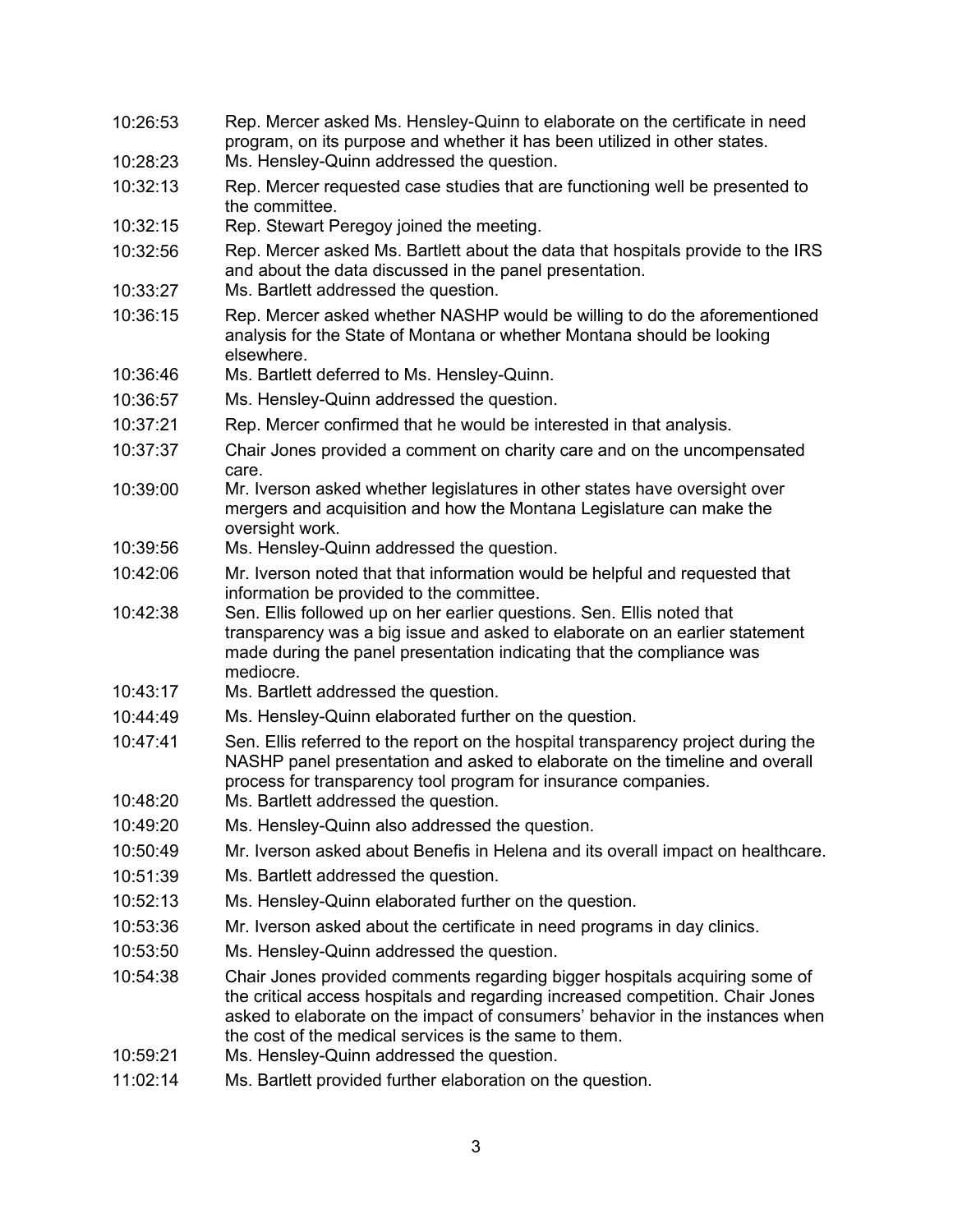- 11:04:01 Chair Jones concurred with Ms. Hensley-Quinn and Ms. Bartlett.
- 11:04:38 Rep. Mercer asked Mr. Poulette how much of the material presented today has been previously presented to public health policy committees, in the chambers or in the interim committee.
- 11:05:56 Mr. Poulette addressed the question.
- 11:06:49 Chair Jones expressed his agreement with Rep. Mercer and noted that this information needs to be shared across.
- 11:07:29 Chair Jones thanked presenters and provided closing comments. Chair Jones called for public comment. There was none.

# **PROPERTY TAX DATA**<br>11:10:04 Chair Jone

- Chair Jones opened discussion on the property tax data.
- 11:10:18 Nick VanBrown, Fiscal Analyst, LFD, provided an update on the property tax data project.
- 11:14:50 Chair Jones provided a comment regarding new property taxes vs. existing taxes.
- 11:16:00 Julia Pattin, Fiscal Analyst, LFD, provided an update on the newly taxable property data in the property tax model.
- 11:20:49 Mr. VanBrown provided a demonstration of the property tax model. In his presentation, Mr. VanBrown emphasized that the model work is still in progress.

#### **Committee Discussion**

- 11:24:53 Chair Jones asked for clarification about what was newly taxable and what was total taxable.
- 11:25:02 Mr. VanBrown addressed the question.
- 11:25:30 Chair Jones asked to confirm that the data Mr. VanBrown referred to was total growth, where, if looked at the state-wide average, approximately half of it would be new taxable.
- 11:25:39 Mr. VanBrown addressed the question and continued his presentation.
- 11:30:21 Chair Jones summarized what Mr. VanBrown has said so far and asked to confirm if he summarized correctly.
- 11:32:18 Mr. VanBrown addressed the question.
- 11:32:58 Chair Jones asked to confirm that the model would be able to show the relative shift and the reasons driving the shift within a given county.
- 11:33:43 Mr. VanBrown addressed the question.
- 11:34:08 Chair Jones provided a comment on the chart in Mr. VanBrown's presentation showing that in 2021 enough new property came on and drove the existing taxes negative.
- $11:34:50$ Mr. Haggerty asked whether the data used in the model was historically adjusted for inflation.
- 11:35:15 Mr. VanBrown addressed the question.
- 11:36:18 Chair Jones stated that the MARA committee would have a conversation with the DOR regarding the property tax data and, specifically, newly taxable property.
- 11:37:04 Chair Jones thanked the LFD staff and closed the discussion.